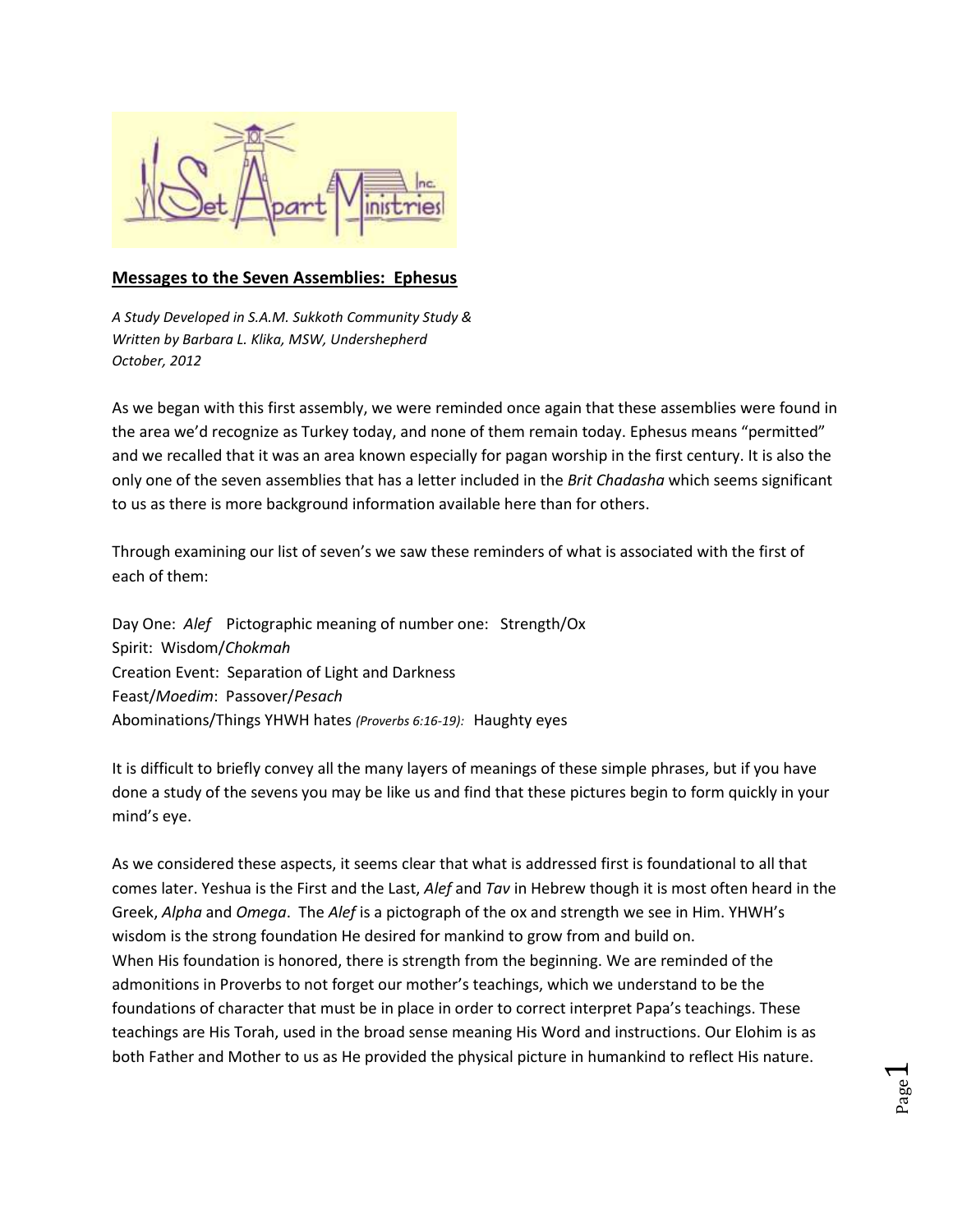Through His wisdom, we can begin to see the difference between what is light and what is dark, what is holy or unholy, and then make our choices. We know that the Light is to be set up on a stand, not put under a bushel. His Light in us makes us light to the nations. It is a high vantage point, set apart, but if we do not heed it, there is room to fall.

Will we be set apart to Him or to something else? At Pesach, the Israelites and those who were beginning to understand this difference chose to honor the request to slaughter a lamb, put the blood on the doorposts and then stay inside the house while death passed over them. They accepted YHWH's wisdom and the picture He offered them then of what was to come when Messiah Yeshua, Himself was the Lamb. The Ephesians had also accepted His wisdom. They had His Light to be discerning. They were thus set apart from those who did not honor this direction. From this high position, they were permitted to walk in His authority which is strength; far above all powers, principalities, thrones, dominions and every spiritual force of wickedness!

Those who do not choose to honor Him and His ways are usually set on doing their own thing, what is right in their own eyes, thus showing what we might describe as haughty eyes in their pride. They are not listening to or tending to the Holy Spirit but giving ground in their mind, will and emotions that allows the forces of wickedness to influence them. Korah's Rebellion provided one picture of this in that first Exodus following the first Pesach. The book of Ephesians provides several descriptions of those who did not have His Light and how they walked.

Following and honoring our Elohim as we first do in the blush of first love is a joy. We find ourselves looking forward to spending time with Him and take delight in learning His ways and beginning to walk in them. The Ephesians who came to faith in Yeshua came from a very pagan background which influenced nearly every aspect of their daily lives so they had made some very definite changes. The blush of their first love would seem to include all the things for which they were commended here as they were permitted to enter the Kingdom of YHWH. They had accomplished things through their labors; they had shown patience in doing so and discernment in ferreting out those who were liars, falsely claiming to be apostles. Because they were now working on a firm, strong foundation of acceptance of Yah's wisdom and His ways, they were permitted to exercise the authority He gives.

Often the term "apostle" is considered to be only applicable to the time after Yeshua's death and resurrection. We see that it is defined as one that is "sent out" as with a message. The Hebrew *"shalach"* Strong's #7971 also has the meaning of being "sent out." We understand therefore that there have been those from the beginning of time who have been "sent out" with the message of our YHWH and His Word. So the liars here could be anyone in all time who is claiming to be sent by our Elohim but in fact were not rather than viewing it as only following Messiah's first time here.

Taking Pesach as the first of His annual cycle of Feasts, we are reminded every year in our holy rehearsal of the sacrifice He made for us, His People, as He brought them out of bondage to the world system. Yet as we rehearse and remember this each year, we also have seen the significance of the symbolism of the covenant relationship He has established with us. When we drink the cup with Him, we have confirmed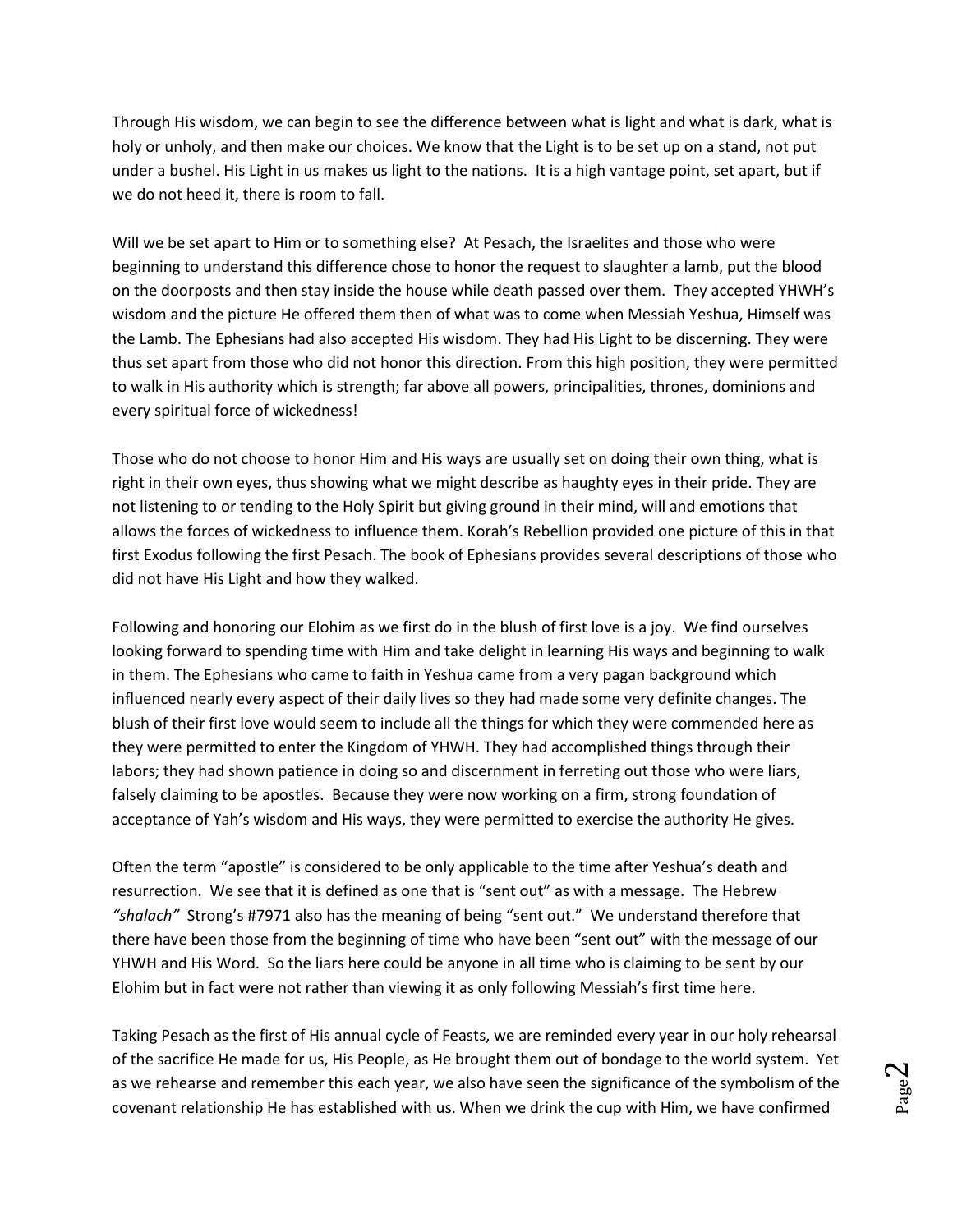our relationship with Him as in a betrothal and enter into another year of waiting with and for Him when He returns in the flesh.

As we realize Who He is, what He has done for us and that He desires us for Himself there is an amazing realization! A transformation in us, knowing that we are loved! That this Being through Whom all things were created would want relationship with us is humbling, amazing, liberating! Every year in our *Haggadah* we come to the portion that reads: The Bride is now veiled, and must begin preparing herself for her Husband's return.

Ezekiel wrote of the veil that our Elohim will tear off those who have been in bondage as He restores them to Himself. Veils are related to the idea of being "joined" with something as we were joined with the world system. The veils that were over us as they are over the nations like the scales on our eyes have been removed, as Sha'ul/Paul experienced, and are no longer between us! (KJV renders it as "kerchiefs")

How amazing this is! The veil between Messiah and us has been removed but now-- **now** we have been chosen to choose and we have chosen Him as He has chosen us so we are set apart for Him alone! **Now we are veiled FOR Him, no longer FROM Him.** Set apart for His purposes.

There is no other husband who could offer what He offers us so we are certain that we will not go after any other, no spiritual whoring around, as we wait for Him! We enjoy that first blush of relationship and eagerly enter into our preparation for when He comes to take us to the Home He has prepared for us. There is joy in taking time to learn His ways and enter into them as fully as possible, nothing is too much to ask since we know that we are our Beloved's and He is ours! Our time in prayer and study of His Word is a delight and we are hungry to be more intimate with Him. Other things in the world pale in significance to the importance of this relationship now and for all eternity. He is our priority.

But oh, the days and weeks and years pass and like the Ephesians, we too, can too easily fall away and lose that first love. The cares of the world, our fleshly desires, the enemy of our soul all are there to rob us of the joy we have found if we allow them to do so. So as we examined this message to the Ephesians we saw a chiasmus that brings us to the central admonition.

- A 2:1 He who is holding the seven stars, walking **in the midst** of the seven golden **lampstands**
- B 2 You are **not able to bear evil ones**, and have tried those who say they are emissaries and are not
	- C 4 You left your **first** love
		- **D 5 remember from where you have fallen**
	- C 5 repent and do the **first** works or I will remove your lampstand
- B 6 yet this you have, that you **hate the works of Nicolaitans**, which I also hate
- A 7 to him who overcomes, I shall give to eat from the **tree of life** which is in **the midst** of the garden.